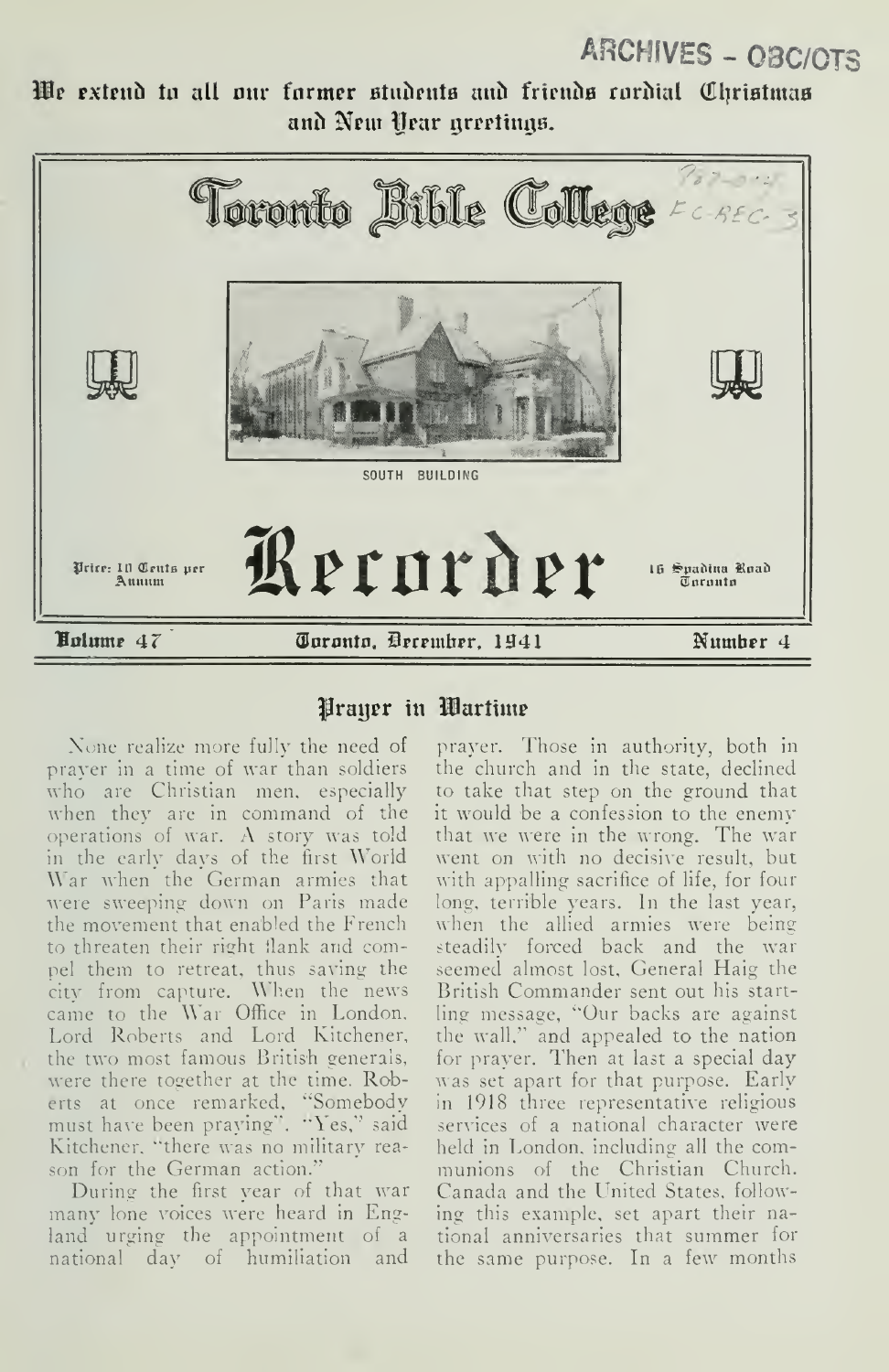the war was over. German morale had cracked. The Kaiser was <sup>a</sup> fugitive from his throne, and the German armies gave up the fight.

To pray for victory only for the cause of democracy is to make God <sup>a</sup>convenience for ourselves. Democracy must share the guilt for the present world tragedy. The last war was fought—so it was claimed—"to make the world safe for democracy." But when the peace came the democracies allowed self-interest to prevail again and utterly failed in moral leadership. This we all now know too we!!. Nationally we are all guilty of the moral stupor and spiritual palsy that allowed the present storm of judgment to gather and break upon the world. For this there ought to be corporate and national repentance.

In the year 1813 during the Napoleonic wars, when Britain was still fearing an invasion, a royal proclamation was issued commanding the ob-

servance of a "public day of humiliation," to pray not only for victory and peace, but also in these terms:--"in order to obtain pardon of our sins, and in the most devout and solemn manner send up our prayers and supplications to the Divine Majesty for the averting of those heavy judgments which our manifold provocations have most justly deserved." In less than a year Napoleon abdicated, and when he made another bid for power the battle of Waterloo sealed his doom.

It is not our business as Christians to give the state advice how to carry on the war. We can make a far higher and more useful contribution than that to our national war effort.  $W_2$ should take our stand upon the Divine philosophy of history. We should point out the only ground on which we have any right to pray for victory. and seek to magnify ihose spiritual values without which no riehteous peace can come.  $\qquad \qquad \qquad \qquad -I.$  McN.

## Our  $\mathfrak{H}$ udents at Work in the  $\mathfrak{g}_{0}$ nne Land

The Secretary of the Alumni Association visited the churches of his denomination in the Thunder Bay district during the last two weeks of September. He travelled over 3,000 miles in all, visited 9 mission fields and addressed gatherings in <sup>5</sup> centres. In Winnipeg he spent a few hours with R. M. Arnold '34 who is doing fine work among the young people of his city. Three days were spent in Kenora where the pastors and dele gates of the district gathered for an nua! conference and three days were spent in Slate River Vallev where Rev. '34 and Mrs. Al Roblin (Grace Irwin '31-'32) are doing fine work and where Mr. Roblin is the leading figure in his community. (Mr. Roblin is spending part of the winter in the East completing his university course. Mrs. Roblin is acting pastor in full charee of the work during his absence.) The church radiates the reality of the spiritual life and is laying its hand on the entire surrounding community.

He also visited Conmee and O'Connor townships where Joe Richardson '38 has been labouring under the direction and support of the Slate River church. Bob Cochran's ('39) work in the Swedish church in Port Arthur was also visited together with the work being done among the sailors at the Head of the Lakes.

Rev. A. B. Schulte '26-'27 of Dryden is doing fine work, supported by an enthusiastic group of young people, as is Elsie Anderson '41 in her home church at Eagle River, where she is the leading "layman".

Rev. Albert Motchman '34 (Baptist) and Rev. J. N. Hepburn '31 (Presbyterian) have fine congregations in Fort Frances and are experi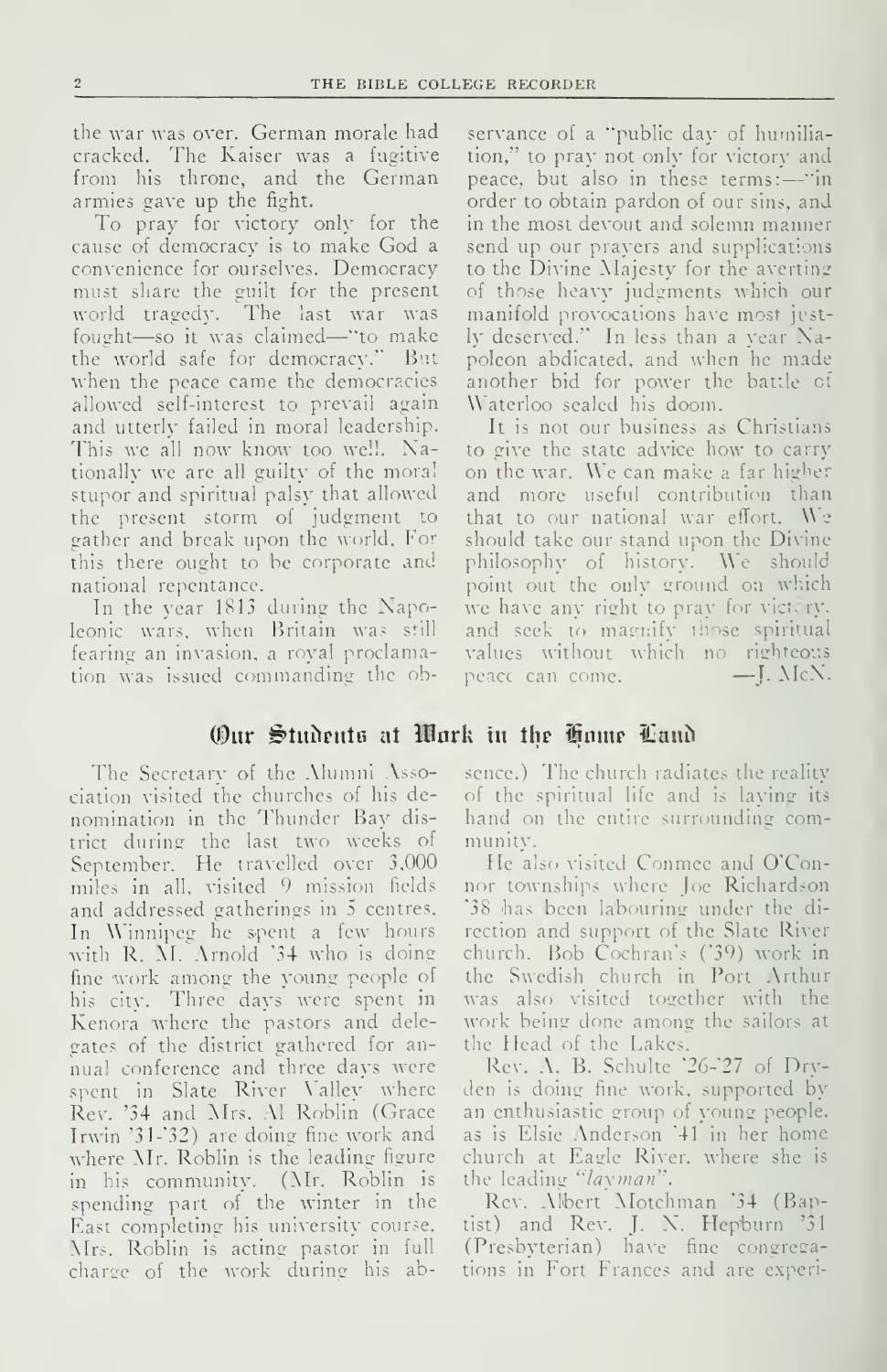encing blessing in their work on the Minnesota border.

The Alumni Secretary tells us that he was greatly impressed by the en thusiasm of the rural pastors, their consecration and spiritual leadership as well as by the need for the evangelization of the rural areas. Opportunities abound as is illustrated by the work being done by the Canadian Sunday School Mission, and by the missions carried on in such settlements as Suomi and Intola by Mae Brooks "35, Mary Davis '36 and Helena Rae '42. who have two cars which they use in their evangelistic tours. Slate River is the centre to which they return each Friday evening for prayer and fellowship, leaving again on Monday morning for another settlement where homes are visited, services conducted and spiritual help made available. The girls sleep in the homes of the settlers, or on the ground in their sleeping bags.

He met joyful converts in all these places who had been led to Christ through the work being done and the witness borne by our graduates, and he visited churches in the backwoods as radiant with the joy of the Lord as any he has ever visited in urban centres.

### In **Hemoriam**

#### Kru. S. M. Kanagu

Rev. S. M. Kanagy, B.Sc. ('16), one of the most respected and loved graduates of the Bible College, died in the Galt hospital on September 9. He took his course while he was pastor of the Mennonite Church on Danforth Avenue, to which he had come from Chicago. At the same time he conducted the College choir, and in doing so he made a fine contribution to the life of the student body. His character was marked not only by earnest spiritual devotion but also by kindly human sympathy. Some time after graduating, he and his wife, also <sup>a</sup> graduate of the College (Elizabeth Brown '11), were called to city mission work in Chicago. After several strenuous years there they returned to Canada for rural church work. When he passed away Mr. Kanagy was the minister of the Wanner Mennonite Church near Hespeler.

#### Hrs. H. E. Morris

There passed awav unexpectedlv on Oct. <sup>31</sup> Mrs. M. E'. Morris (Gladys Langley '26) who was Dr. Waters' secretary from 1931 to 1933. Mrs. Morris was deeply interested in all the work of the College. As <sup>a</sup> young people's leader for her denomination, she travelled extensively throughout the provinces of Ontario and Quebec and, 'knowing well the College constituency, she made many fine contacts for the Bible College in her travels. Mr. Burns conducted the funeral service which was largely attended and at which many of her friends of College years were present. To her parents, her husband and children the Alumni extends sincere sympathy.

#### iRpu. ifrth ©uipti

The swift flowing, treacherous Yangtze river has claimed another victim in the person of Mr. Fred Owen ('28) who was drowned when crossing the river in a small Chinese boat during a dense fog in which the boat lost its course and was carried into the rapids where it capsized, drowning all on board except two.

The Principal and the Registrar represented the College at <sup>a</sup> memorial service held in Toronto under the auspices of the United Church Mission Board, which he served in West China.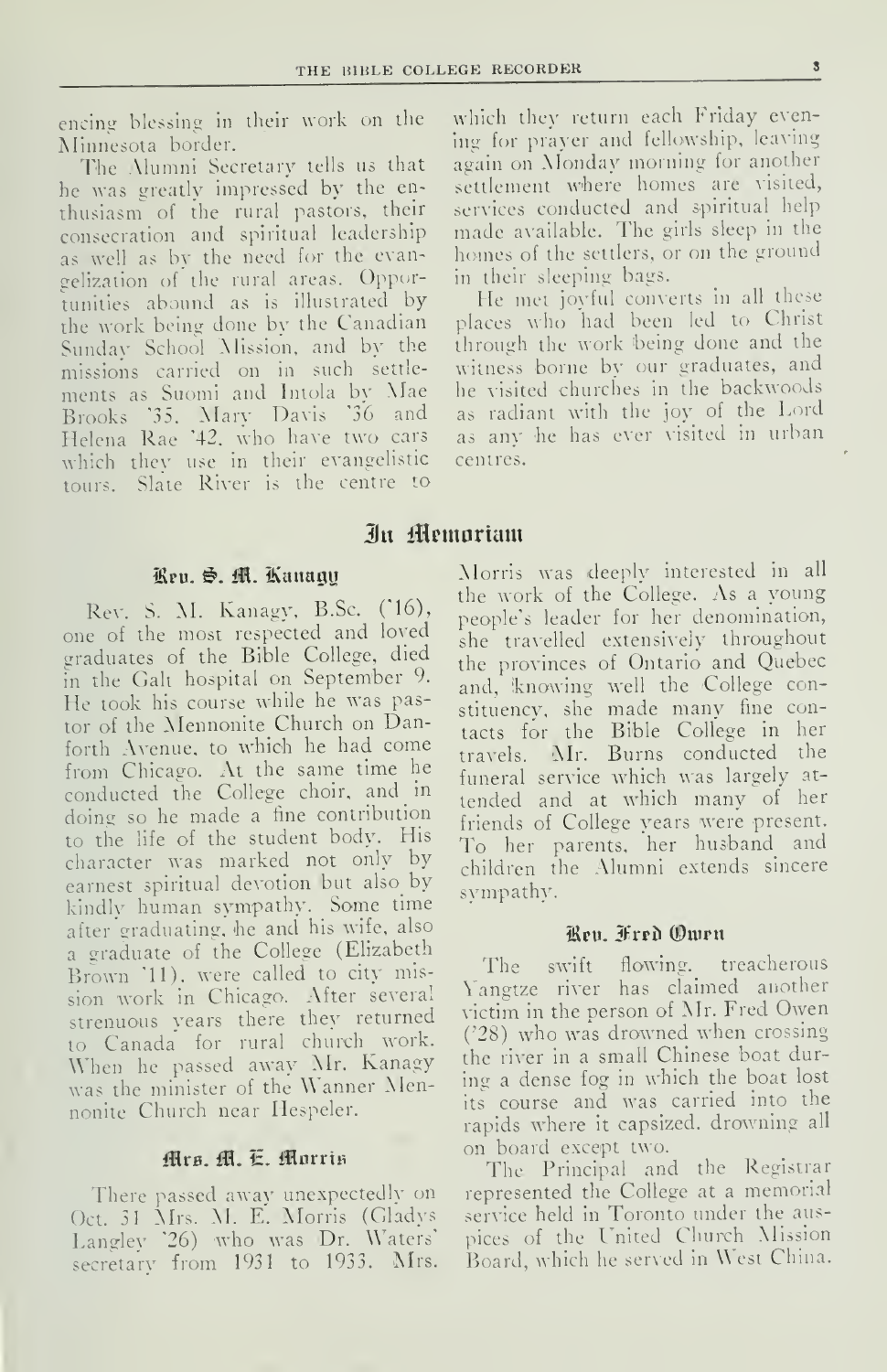A loving and loyal tribute was paid to Fred Owen and his noble wife, and their most effective work on the field, by Rev. James Endicott, Jr.. who hill claimed Fred as his best friend in China. He spoke of the unbounded hospitality of the "Owen" home, where all comers, Canadian and Chinese, received a most hearty wel come. None, however, escaped having to face the challenge of the claims of Lesus Christ  $i$  as the Owens weights still the ardent personal workers that they had been in the homeland. It was for this reason they were transferred to Chungking where there is a large stu dent community and many young people.

The Registrar briefly reviewed Fred's College days, mentioning that during his course he had entered fully into the spirit of the College and all its activities. After graduating he finished his matriculation and took a course in the United Theological College, Montreal, following which he was appointed to the West China field. Fred was blessed with many fine qualities of head and heart. He was an optimistic, enthusiastic, painstaking young man with an attractive personality, a cheerful and buoyant spirit and <sup>a</sup> saving sense of humour. He was musical and artistic, had executive ability and was <sup>a</sup> good speaker. He exercised <sup>a</sup> very helpful influence among the young people with whom<br>he was always a great favourite.

We extend to his beloved wife and children and their families in the homeland our deepest sympathy.

Mr. Winston Churchill, in one of his heart-stirring broadcasts, quoted the well-known lines of Arthur Hugh Clough, a nineteenth century poet. In his poem, the writer suggests a wider vision, a broader faith and a higher hope. And in these days of world darkness and desperation it is good to sav with Clough:

#### Ben. W. G. Windsor

Rev. William G. Windsor ('20) was killed in a car accident in Kweichow, China, in the beginning of October. When this news came by cable to America, it brought a shock both to the Bible College and to the China Inland Mission, for he was one of our finest graduates and one of their most useful missionaries. When Will Windsor was a student in the College the course was only two years, but he remained for <sup>a</sup> third year as many of our graduates were doing. The consistent excellence of his work may be judged by his general average for the three years, which runs as follows: 96, 97, and 98. He was chosen president of his graduating class, and his farewell letter to them, written just before sailiny for China in August 1921, ends with these words: "In closing, let me remind both myself and you of our Class Motto, 'For me to live in Christ', and through His grace, and in His strength, strive to make this a living fact in our lives." This was the secret of his life. He and his wife (Constance Brock '22) were both born in China as children of missionaries, and they spent many years of devoted service together for China. He had held for the past few years the responsible position of Superintendent of the prox'ince in which they laboured. Our sympathies go out es pecially to her and her two children, and to the Mission which has suffered so great a loss.

- (L\)t ^rrrptarii'fl HJcBaagr
	- "Say not. the struggle nought availeth.
		- The labour and the wounds are vain".

For do we not know that above the din, destruction and darkness there is the bright shining of the Presence of the Sovereign Lord God?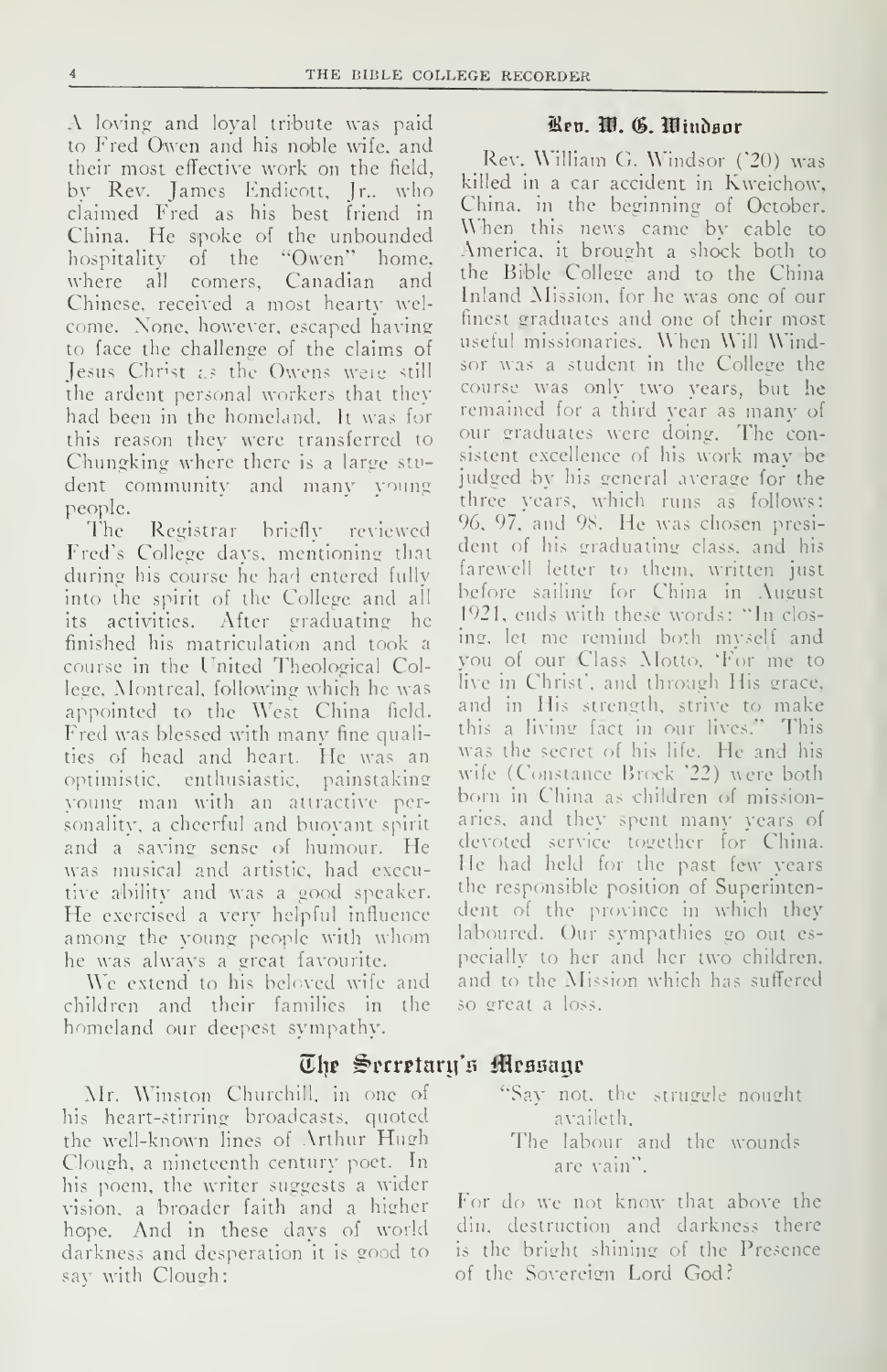The poet, Arthur Hugh Clough, must have felt this in his day as he wrote

- "For, while the tired waves vainly breaking.
	- Seem here no painfid inch to gain. Far back through creeks and inlets making
	- Comes silent flooding in the main.
- "And not by Eastern windows only, When daylight comes, comes in the light.
	- In front the sun climbs s'ow—how slowly
	- But Westward, look, the land is bright!"

Did not the great Apostle say something like that? Perhaps his very words inspired Clough to write those lines. Saint Paul wrote, "We look not at the things which are seen, but at the things which are not seen. For the things which are seen are temporal: but the things which are not

A son, John Paul, was born In Toronto on March 23 to Rev. and Mrs. R. Frank Roblin (Evelyn Agnew "35).

A son, Donald Arthur, was born on land on July 20.<br>May 2 in Chowkiakow, Honan, China, on July 20. to Mr. and Mrs. J. Morris Rockness (Grace 'Weir '33). Their other son, John Weir, aged 16 months, died on June 10.

A daughter, Judith Lynne, was born in Toronto on May <sup>3</sup> to Mr. and Mrs. Conrad Treleaven (Gladvs Matheson '37).

A daughter, Elizabeth Weston, was born on May <sup>22</sup> at Anshun, Kwei, China, to Mr. and Mrs. \\m. F. Rae (Aluriel Weston) '34.

A daughter was born on June <sup>21</sup> to Rev. '37 and Mrs. N. Frank Swackhammer. of Montreal.

A daughter, Barbara Mary, was born in Toronto on July 4 to Mr. and Mrs. K. Morean Henrv (Barbara Beal "31).

seen are eternal".

Then let us, in this dark day, lift up our eyes, for our help cometh from the Lord, Who made heaven and earth. There are realms of victory. even upon earth, where the Kingdom of God is making good and great progress!

Think for <sup>a</sup> moment of the growth of this College. From those simple roots of faith and courage planted forty-seven years ago there has grown a great tree of spiritual enterprise and learning whose leaves have been for the healing of the nations.

Will you, by your prayers and practical support, enable the College to continue to train young life for its holy mission in the cause of the Gospel: Thus, you with us will be able to say:

"In front the sun climbs slow—how slowly

But WESTWARD, LOOK, THE LAND IS BRIGHT!""

## Nems of the  $\overline{\mathbb{Q}}$ .  $\overline{\mathbb{Q}}$ . Family

Twins, Ruth Ann and George Albert, were born to Mr. and Mrs. Bert Freeman (Laurel Barber '40) at Midland on July 19. George Albert died

A son, Ian Frederick, was born on July 12 to Mr. '35 and Mrs. B. Francis Rice (Helen Knight '36).

A son, Peter Shenton, was born on Aug. 14 to Rev. '38 and Mrs. Albert Bolster. Albert is assistant pastor of First Maine Baptist Larger Parish, \\VtopitIock, Maine. He was ordained there on Sept. 5.

A daughter was born in Toronto on September <sup>5</sup> to Mr. '40 and Mrs. Telford Mack (Irma Bailey '40).

Twins, John and Joan, were born in Toronto on Sept. 18 to Rev. and Mrs. Harold Groh, '32-"33. Joan died on Oct. 7.

A son, David Cameron, was born in Thorold on Sept. 20 to Mr. '38 and Mrs. Cameron Orr (Muriel Mosev  $33 - 34$ .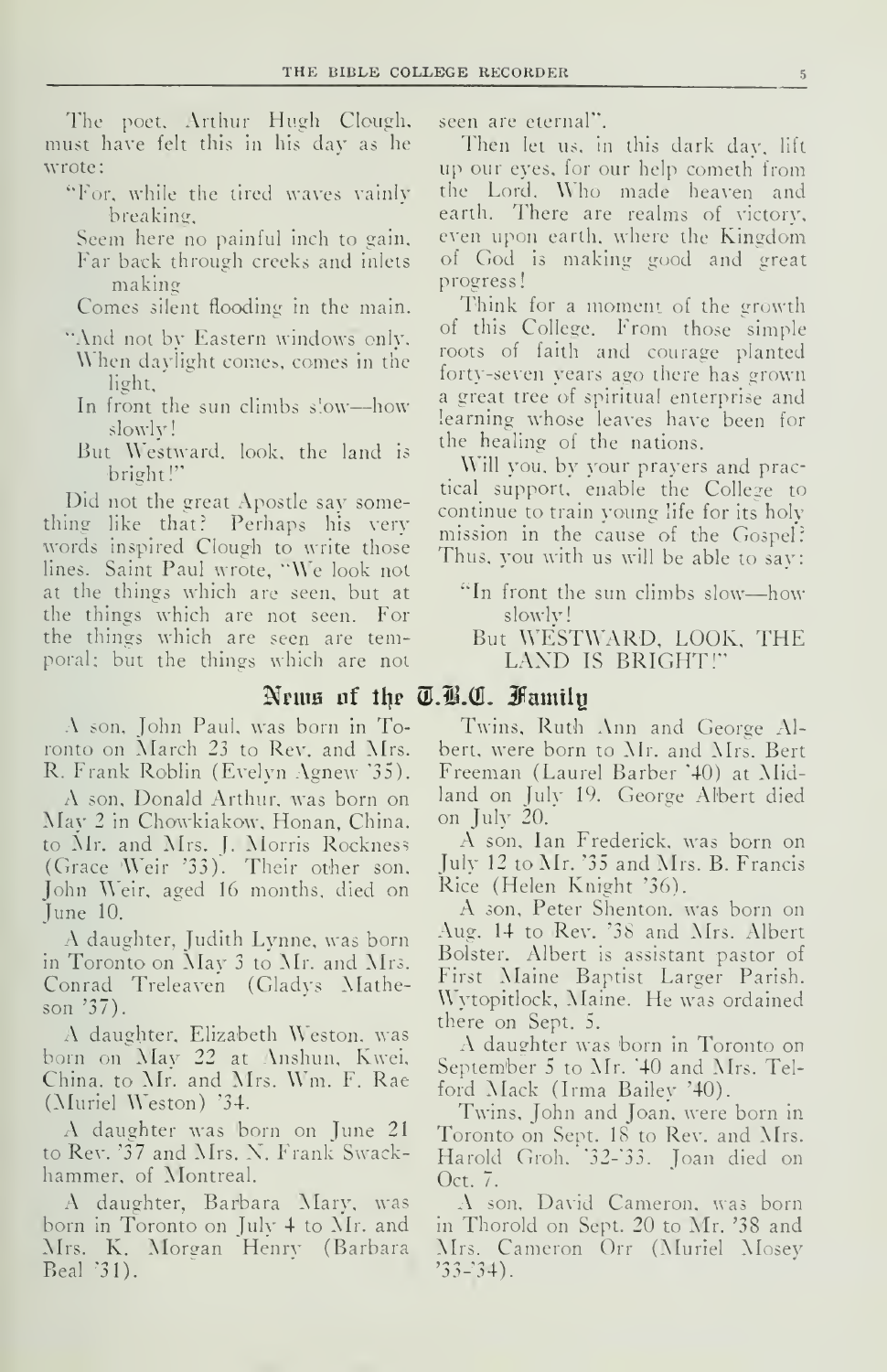A son, John Luther, was born on Sept. 30 to Rev. and Mrs. John M. L. Young (Jean Elder '37-'38). Mr. and Mrs. Young are returned missionaries from Manchuria.

 $\Lambda$  daughter, Sandra Anne, was born in Toronto on Oct. <sup>5</sup> to Mr. and Mrs. Alan MacKenzie (Vivienne Roonev  $36-37$ ).

Winnifred Crafts, Reg. N., '36 was married to George Murray in Kings-

May McCurdy, Reg. N., '37, was married to Clayton Wilton on May 30 in Brighton. Rev. Fred Darnell '30 officiated, and Olga Bangay, Reg. N., '37 was bridesmaid.

Hilda Bennett, Reg. X., '37 was married in Toronto on June 2 to Dr. Franklin T. Miles of Belleville.

Laura Foster '34, Reg. X.. was married to Kenneth Dixon on June 12 in the Christian Alliance and Missionary Church, Belleville. Rev. Victor Free man '30-'31 officiated.

Annie Gunn, Reg. N., '35 was married on June 14 to Ivan E. Bretzler of Fisherville.

Hazel Fulcher, Reg. N., '33 and Ulf Cronhielm '34, both missionaries of the China Inland Mission, were married on July 8 in Chungking, China. They left immediately for furlough in Canada.

Esther Campbell '35 was married to Hector Goodall '38 on August 6 in Kunming, Yunnan Province, China. Mr. and Mrs. Goodall are missionaries of the China Inland Mission.

Jean McElroy of Midland was married to Re^'. Donald Sinclair '32 on Aug. 30. Alary Sinclair "40 was bridesmaid.

Maria Pardi '41 was married to Donald Keith '39 on Sept. L

Esther Trout '25 was married to W. J. Thompson on Sept. 2. They will live in Seaforth.

C. Frances Ward was married to Eugene Ayton '34 on Sept. <sup>3</sup> at Xancheng. She., China. Mr. and Mrs. Ayton are missionaries of the China Inland Mission,

Edna Kent '41 was married to Blcis Crawford '41 on Sept. 3. They will live in Port Hillford. N.S., where Blois is minister of the Baptist church.

Doris Greenslade, E.C. '41, was married to Edward Twining, E. C. \*42, on Sept. 6 in Islington Evangelical Church. Rev. Glen Wardell '13 offici ated, Evelyn Pielow, E.C. '41, was bridesmaid. Earl Bucknam, E. C. '41, was best man, and Muriel Whilsmith '42 played the wedding music.

Phyllis Gibbs was married to Thos. Xorthcott '38-'41 on Sept. 6 at the Church of the Redeemer, Toronto.

Grace Jacomb was married to Frank \\'ard '32 on Sept. 10 in Sutton. Doris Jacomb,  $\Lambda$ .T.C.M., E.C. 43. was bridesmaid.

Reta Lippert '40-'41 was married to Roland White '41 on Sept. 13 in Kitchener. Rev. C. W. Sorley '28 officiated.

Lorna Whitelaw, Reg. N., '37 was married to B. W. Anderson on Sept. 20 in Toronto. They will live in Bala, Muskoka.

Louie Jenkins was married on Sept. 23 in Columbus, Ga., to Rev. Rufus Hill '39-'41, minister of First Baptist Church, Toronto.

On Friday, December 19, the fall term of the 48th Session will close, and the spring term will commence on Tuesday, January 6, at  $9.00$  a.m.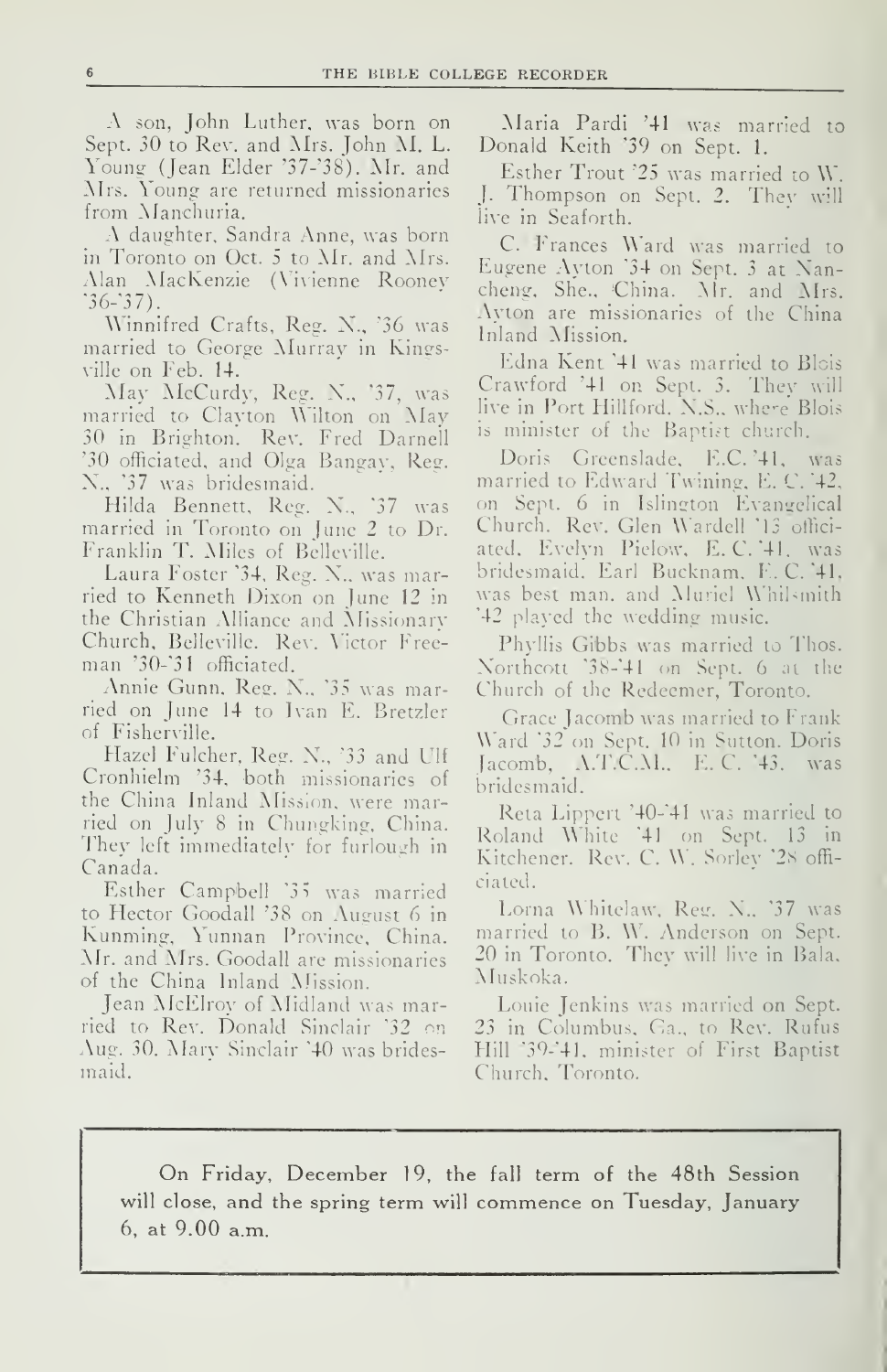Meiba Tiomibley '35 was married to Flying Officer Arthur Weaver on Sept. 27 in Toronto.

Edith Jesseman '38-'39 was married to Henry N. Wells, Jr., on Oct. 5 in First Presbyterian Church, Schenectady. X.Y.

Helen Alinkler '38 was married to Arnold Gillott '36 in \\'oodstock on Nov. 15. Rev. D. A. Bums '16, B.A., B.Th.. officiated. Rev. Alvin Armstrong '35 was best man, Irene Watson '38 was soloist and Mrs. Roy Pitts (Jean Burrell '38) was organist.

Mrs. W. M. Roberts (Rebecca Ann Chapman, E. C. '11) died on July 15.

The death occurred suddenly in Trenton on September 25 of Donald John, infant son of Sgt. Obs. and Mrs. A. J. Heal (Evelvn Dennison), both of  $\dot{3}7$ .

Sam Rozell '39-'41, of the R.C.A.F., died m Hamilton General Hospital on Oct. 31 following an automobile accident.

Rev. Geo. W. Medley '24 and Rev. Dixon H. Gordon '32 have been appointed chaplains with the Canadian Army. Capt. Medley is stationed at the Military Hospital, Camp Borden, and Capt. Gordon at Halifax.

Jean Pyper '26, Reg. N., is at home on furlough from Bolivia where she works under the Canadian Baptist Mission.

Rev. T. H. B. Somers, E.C. '27, M. A., S.T.M.. is minister of Saint James Presbvterian Church, Charlottetown, P. E. i.

May Russell, E.C. '28, and Dr. Alex. Henderson '35 were among the new missionaries of the South Africa

General Mission who sailed from Xew York for South Africa on Nov. 22.

On the occasion of his retirement from the presidency of Elim Chapel Young People's Society in Winnipeg after 7 years in office, R. M. Arnold '34 was recently presented with <sup>a</sup> set of Matthew Henry's Commentaries.

Mrs. J. P. Eustace (Minnie Hu'bbel '34), who has been engaged in mission work in St. Vincent. B.W.L. is on furlough.

Beatrice Kitchen '34, Reg. N., has returned from Bolivia for medical care. She works under the Evangelical Union of South America.

H. Arnholt Strand '34 is pastor of St. John's and Zion Evangelical Lutheran churches in Vallbrand, Sask.

Rev. 'C. Alvin Armstrong '35 has accepted a call to First Baptist Church, Sudbury.

Hazel Benner '35, Reg. N., Olga Bangay '37, Reg. N., and Etta Winter '39 are nursing at the Nootka General Hospital, Ceepeecee, B.C., under the Shantymen's Christian Association.

Edgar Burritt '35 was ordained in Mount Forest Baptist Church on Sept. 15.

Herbert \Miealy '33-'34, of the West Indies Gospel Mission, is on furlough this year and is completing his course at the College.

Betty Saunders '36, Reg. N., is a Nursing Sister at the Toronto Military Hospital.

The following graduates are at tending Normal School this year: Jean Scott '36 and Cora Berdan '40 at London, Hazel Day '40 at Hamilton, and Doris Abernethy '41 at Toronto.

The Alumni Executive, which meets shortly, is anxious to have the names and addresses of all our former students in the armed forces. Please send any you know to the Alumni Secretary, 12 Spadina Road, and let us worry about the duplicates!